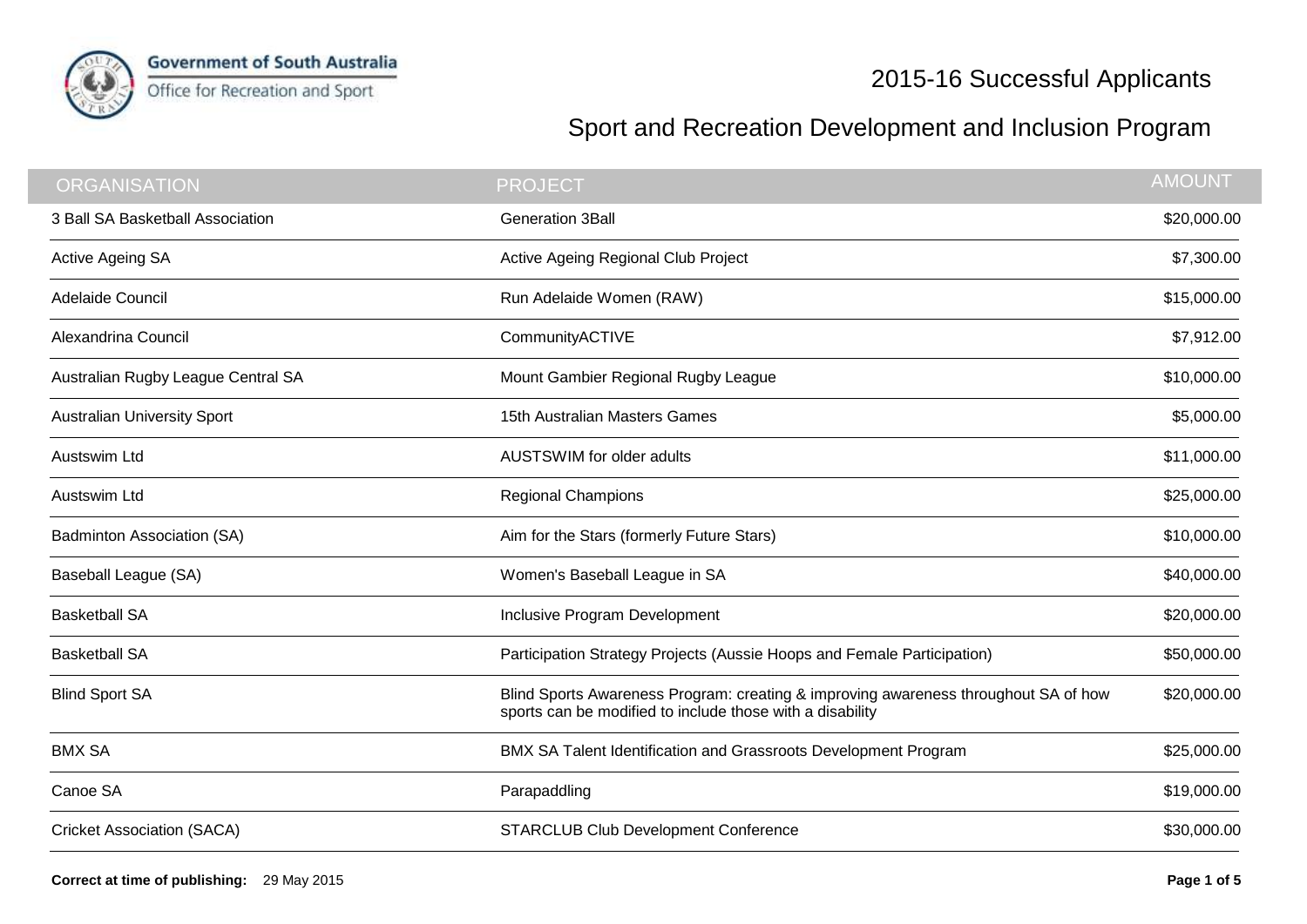| <b>ORGANISATION</b>                           | <b>PROJECT</b>                                                                         | <b>AMOUNT</b> |
|-----------------------------------------------|----------------------------------------------------------------------------------------|---------------|
| <b>Cricket Association (SACA)</b>             | Girls' Engagement Research Project                                                     | \$10,000.00   |
| <b>Cricket Association (SACA)</b>             | Volunteer Management Program                                                           | \$21,000.00   |
| Cycling SA                                    | <b>CSA Junior Pathways</b>                                                             | \$100,000.00  |
| Cycling SA                                    | CSA Event Management Stage 2 and 3                                                     | \$55,000.00   |
| Cycling SA                                    | Road to Rio Phase III                                                                  | \$55,000.00   |
| Diving SA                                     | Diving South Australia - Information, Communication, Marketing and Succession Planning | \$12,000.00   |
| Diving SA                                     | Diving South Australia - Coaching & Development Pathway Program                        | \$40,000.00   |
| Fencing SA                                    | Girls school program 2015/16                                                           | \$5,500.00    |
| Football Federation of South Australia (FFSA) | National Training Centre - High Performance Programs Boys & Girls                      | \$70,000.00   |
| Football Federation of South Australia (FFSA) | Regional Capacity Building and Development Program                                     | \$70,000.00   |
| Football Federation of South Australia (FFSA) | Multicultural Football Development Program                                             | \$45,000.00   |
| Glenelg Commemoration Day Sports Association  | Building an inclusive and sustainable Bay Sports Festival                              | \$5,000.00    |
| Golf SA                                       | Club Support 'Chip In' Program                                                         | \$30,000.00   |
| Grange Lawn Tennis Club                       | Grange Lawn Tennis Club - Refugee and Multicultural Tennis Bridging Program            | \$4,000.00    |
| <b>Gymnastics SA</b>                          | Freestyle gym                                                                          | \$20,000.00   |
| <b>Gymnastics SA</b>                          | Junior Development Clinics                                                             | \$12,900.00   |
| <b>Hockey SA</b>                              | Regional Coach Development Program                                                     | \$12,500.00   |
| Hockey SA                                     | <b>External Board Review</b>                                                           | \$10,000.00   |
| <b>Hockey SA</b>                              | Athlete Development Pathway Program                                                    | \$20,000.00   |
| Horse Federation of SA                        | Recreational horse trail riding educational resources and workshop                     | \$5,700.00    |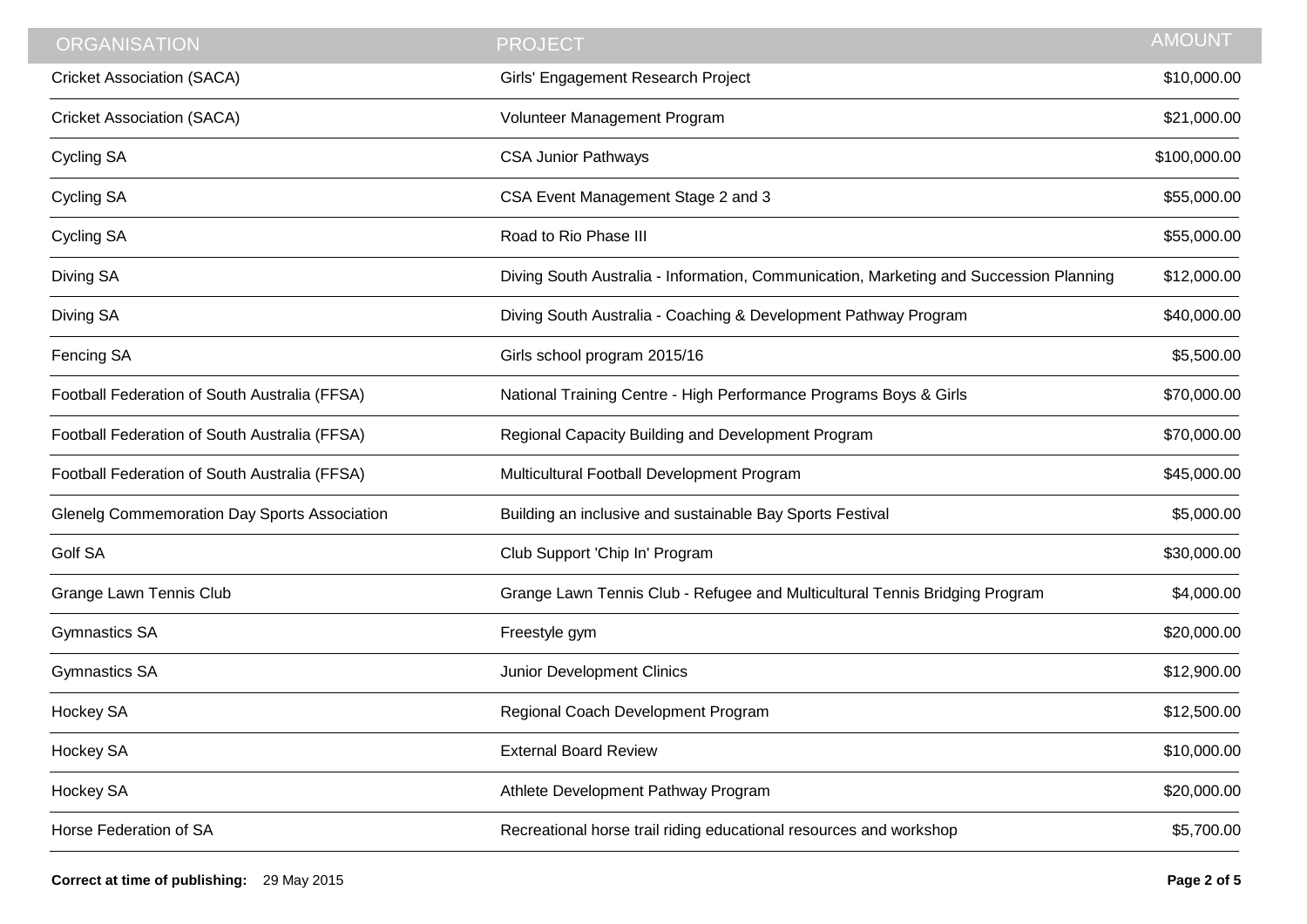| ORGANISATION                | <b>PROJECT</b>                                                         | <b>AMOUNT</b> |
|-----------------------------|------------------------------------------------------------------------|---------------|
| Inclusive Sport SA          | Inclusive Club Development Program                                     | \$50,000.00   |
| Murray Bridge Council       | Starclub Field Officer Murraylands                                     | \$50,000.00   |
| <b>Netball SA</b>           | Netball SA Indigenous and Regional Development Plan                    | \$30,000.00   |
| <b>Netball SA</b>           | One Netball CALD Youth Program                                         | \$20,000.00   |
| Onkaparinga Council         | <b>STARCLUB Club Development Project</b>                               | \$30,000.00   |
| Parks and Leisure Australia | PLA SA Professional Development Seminar Series                         | \$5,000.00    |
| Parks and Leisure Australia | South Australian Parks and Leisure, Recreation and Aquatics Conference | \$10,000.00   |
| Port Pirie Council          | Mid North STARCLUB Regional Conference                                 | \$5,000.00    |
| Port Pirie Council          | Mid North STARCLUB Field Officer Program                               | \$50,000.00   |
| <b>Recreation SA</b>        | Update of Trails resources                                             | \$20,000.00   |
| <b>Recreation SA</b>        | Recreation Industry Industrial Relations Fact Sheets                   | \$20,000.00   |
| <b>Recreation SA</b>        | <b>Trails Master Plan Outcomes</b>                                     | \$50,000.00   |
| <b>Recreation SA</b>        | Code of Practice Document for Public Swimming Pools in SA              | \$20,000.00   |
| Renmark Paringa Council     | Riverland STARCLUB, Club and Volunteer Development Project             | \$50,000.00   |
| Rowing SA                   | Lets Row - Creating Inclusive Environments                             | \$30,000.00   |
| Roxby Downs Council         | Roxby Downs Community - Sport and Recreation Development Project       | \$50,000.00   |
| Rugby Union (SA)            | SA Rugby Referee Round                                                 | \$10,000.00   |
| Rugby Union (SA)            | South Australian Rugby Union - Game On Project (Northern Zone)         | \$10,000.00   |
| <b>SANFL</b>                | <b>SANFL Inclusive Participation Programs</b>                          | \$80,000.00   |
| <b>SANFL</b>                | Female inclusion and participation                                     | \$100,000.00  |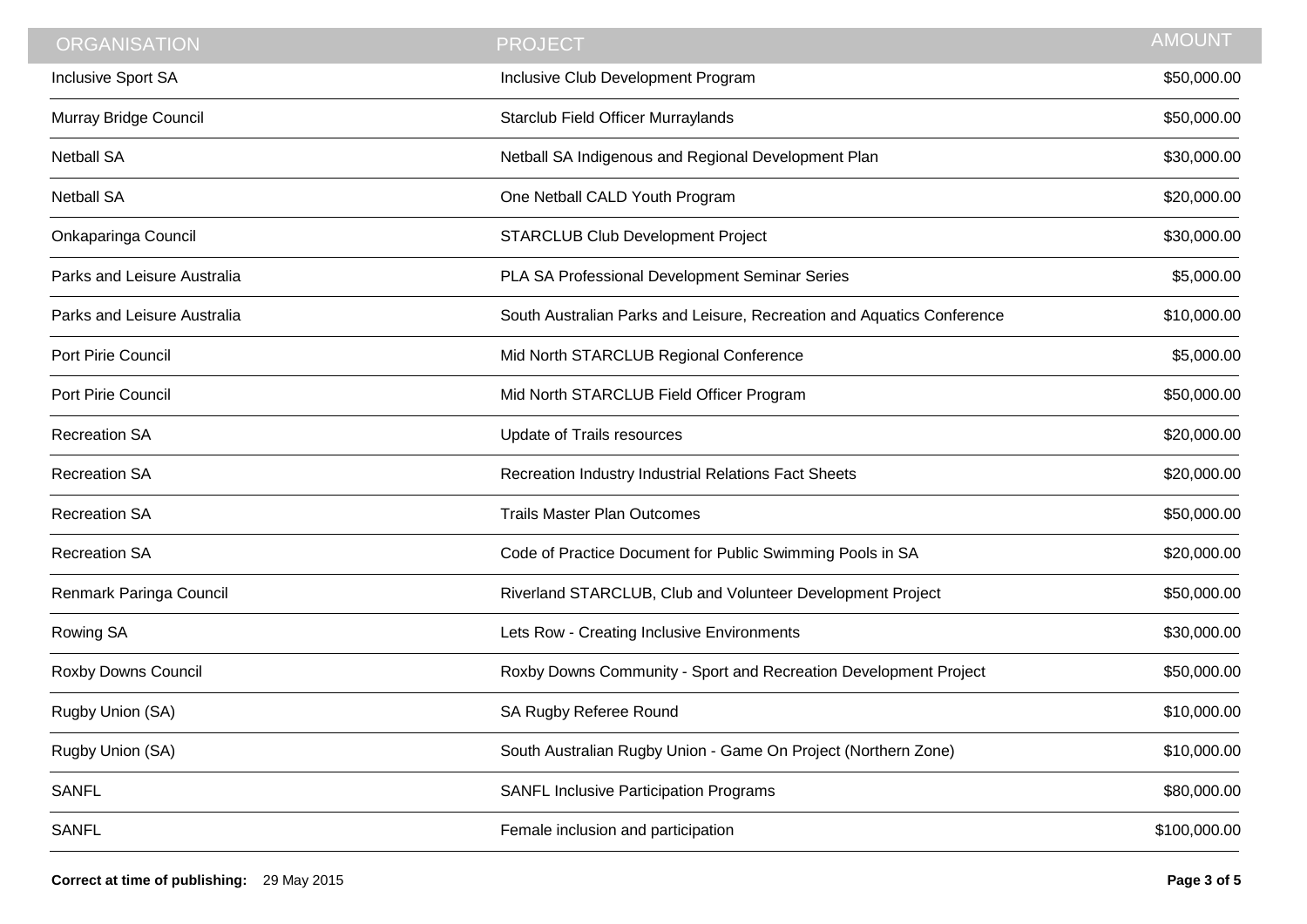| <b>ORGANISATION</b>                             | <b>PROJECT</b>                                                                             | <b>AMOUNT</b> |
|-------------------------------------------------|--------------------------------------------------------------------------------------------|---------------|
| <b>SANFL</b>                                    | Inclusive engagement and compliance project                                                | \$75,000.00   |
| <b>SANFL</b>                                    | Strategic Directions - Community Insight and Engagement                                    | \$50,000.00   |
| <b>SANFL</b>                                    | SANFL Coaching and Club Development Programs                                               | \$40,000.00   |
| Skate SA                                        | 2015 Skate SA Game Development Forum                                                       | \$7,040.00    |
| Softball SA                                     | Developing Clubs and Associations (including potential new affiliates)                     | \$55,000.00   |
| South East Local Government Association (SELGA) | STARCLUB Limestone Coast - Field Officer position                                          | \$50,000.00   |
| Special Olympics Australia                      | Sports Awareness Program - Limestone Coast                                                 | \$10,000.00   |
| Special Olympics Australia                      | Sports Awareness Program - Adelaide Hills/Fleurieu                                         | \$10,000.00   |
| Sport SA                                        | Human Resource Management Services and Solutions for Sport and Recreation<br>Organisations | \$25,000.00   |
| Sport SA                                        | The State Sport Dispute Centre                                                             | \$40,000.00   |
| Sports Medicine Australia (SA Branch)           | Illicit Drugs and Supplements in Sport Education and Advisory Program                      | \$30,000.00   |
| Sports Medicine Australia (SA Branch)           | Concussion and Head Injuries in Sport. Communication and Education Project                 | \$30,000.00   |
| Squash Rackets Association of SA                | Squash and Racquetball Regional Development Strategy                                       | \$15,000.00   |
| Surf Life Saving SA                             | <b>Surf Sisters</b>                                                                        | \$60,000.00   |
| Surf Life Saving SA                             | Surf Life Saving Regional Community Surf Sport Development Program                         | \$50,000.00   |
| <b>Tatiara Council</b>                          | Migrant specific swim and survive program                                                  | \$4,955.00    |
| Tennis SA                                       | Coach and Talent Development                                                               | \$30,000.00   |
| Tenpin Bowling Australia (SA)                   | <b>Future Stars</b>                                                                        | \$15,000.00   |
| Tenpin Bowling Australia (SA)                   | Development Program for People with a Disability                                           | \$15,000.00   |